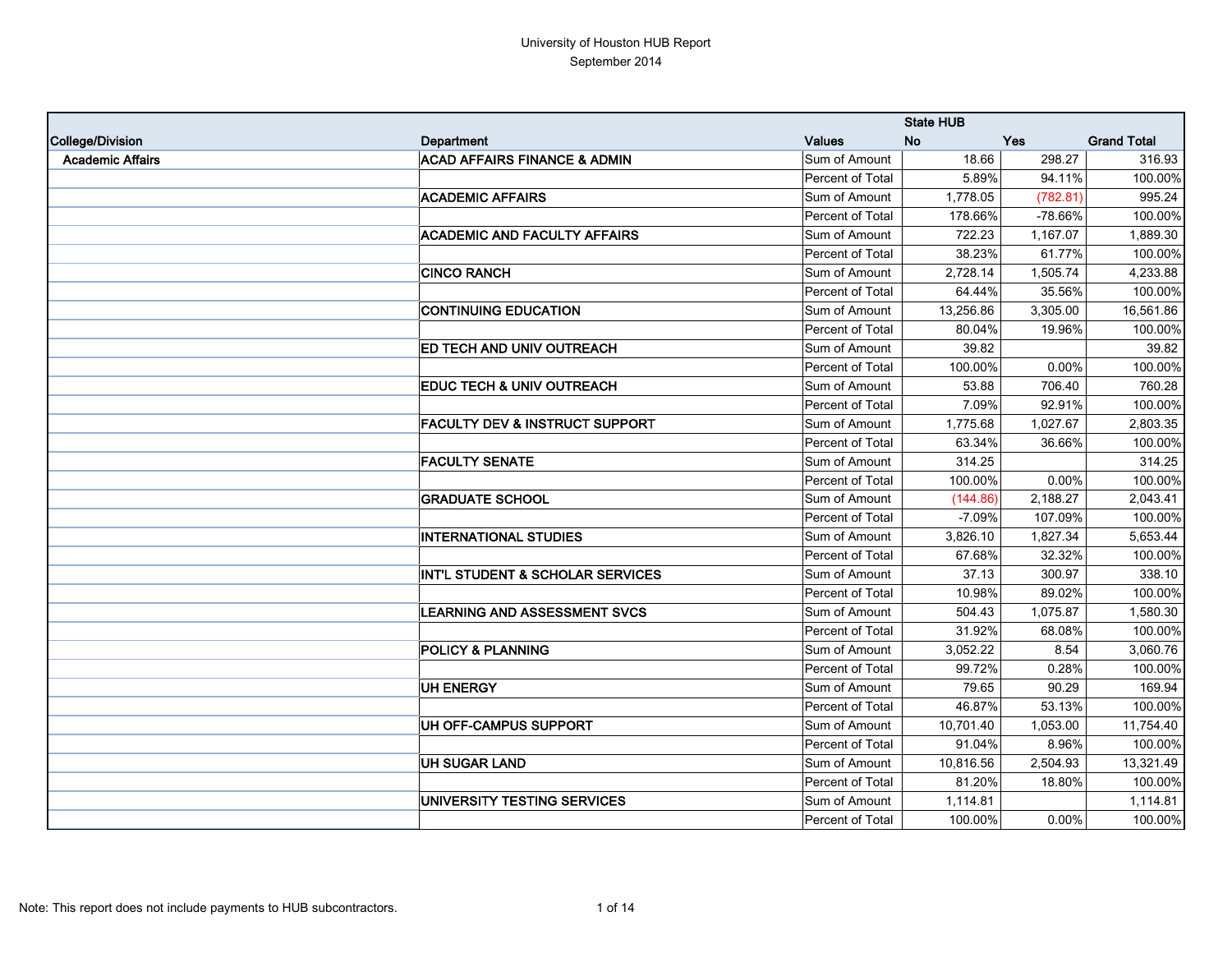|                                          |                                               |                  | <b>State HUB</b> |            |                    |
|------------------------------------------|-----------------------------------------------|------------------|------------------|------------|--------------------|
| College/Division                         | Department                                    | <b>Values</b>    | <b>No</b>        | <b>Yes</b> | <b>Grand Total</b> |
| <b>Academic Affairs</b>                  | <b>WRITING CENTER</b>                         | Sum of Amount    | 819.41           | 0.00       | 819.41             |
|                                          |                                               | Percent of Total | 100.00%          | 0.00%      | 100.00%            |
| Academic Affairs Sum of Amount           |                                               |                  | 51,494.42        | 16,276.55  | 67,770.97          |
| <b>Academic Affairs Percent of Total</b> |                                               |                  | 75.98%           | 24.02%     | 100.00%            |
| <b>Administration and Finance</b>        | <b>ADMINISTRATION &amp; FINANCE</b>           | Sum of Amount    | 748.06           | 536.95     | 1,285.01           |
|                                          |                                               | Percent of Total | 58.21%           | 41.79%     | 100.00%            |
|                                          | <b>AUXILIARY SERVICES OPERATIONS</b>          | Sum of Amount    | 505.45           | 1,508.68   | 2,014.13           |
|                                          |                                               | Percent of Total | 25.10%           | 74.90%     | 100.00%            |
|                                          | <b>BUSINESS SERVICES PLANTOPS</b>             | Sum of Amount    |                  | 214.63     | 214.63             |
|                                          |                                               | Percent of Total | 0.00%            | 100.00%    | 100.00%            |
|                                          | <b>COUGAR CARD</b>                            | Sum of Amount    | 4,317.92         |            | 4,317.92           |
|                                          |                                               | Percent of Total | 100.00%          | 0.00%      | 100.00%            |
|                                          | <b>ENTERPRISE SYSTEMS</b>                     | Sum of Amount    | 6,936.87         |            | 6,936.87           |
|                                          |                                               | Percent of Total | 100.00%          | 0.00%      | 100.00%            |
|                                          | <b>ENV HEALTH &amp; LIFE SAFETY</b>           | Sum of Amount    | 442.66           | 912.66     | 1,355.32           |
|                                          |                                               | Percent of Total | 32.66%           | 67.34%     | 100.00%            |
|                                          | <b>FACILITIES MANAGEMENT</b>                  | Sum of Amount    | 1,598.90         |            | 1,598.90           |
|                                          |                                               | Percent of Total | 100.00%          | 0.00%      | 100.00%            |
|                                          | <b>FACILITIES OPERATION &amp; MAINT</b>       | Sum of Amount    | 12,765.08        | 2,100.14   | 14,865.22          |
|                                          |                                               | Percent of Total | 85.87%           | 14.13%     | 100.00%            |
|                                          | <b>FACILITIES PLANNING &amp; CONSTRUCTION</b> | Sum of Amount    | 14,400.80        | 582.78     | 14,983.58          |
|                                          |                                               | Percent of Total | 96.11%           | 3.89%      | 100.00%            |
|                                          | <b>FINANCE-A&amp;F</b>                        | Sum of Amount    | 35.98            | 828.60     | 864.58             |
|                                          |                                               | Percent of Total | 4.16%            | 95.84%     | 100.00%            |
|                                          | <b>FINANCIAL REPORTING</b>                    | Sum of Amount    |                  | 681.08     | 681.08             |
|                                          |                                               | Percent of Total | 0.00%            | 100.00%    | 100.00%            |
|                                          | HIGH PERFORMANCE & COMPUTING & NETWK          | Sum of Amount    | 1,302.84         |            | 1,302.84           |
|                                          |                                               | Percent of Total | 100.00%          | 0.00%      | 100.00%            |
|                                          | <b>HUMAN RESOURCES</b>                        | Sum of Amount    | 488.28           | 1,174.77   | 1,663.05           |
|                                          |                                               | Percent of Total | 29.36%           | 70.64%     | 100.00%            |
|                                          | <b>KUHA RADIO</b>                             | Sum of Amount    | 995.27           | 158.49     | 1,153.76           |
|                                          |                                               | Percent of Total | 86.26%           | 13.74%     | 100.00%            |
|                                          | <b>KUHF RADIO</b>                             | Sum of Amount    | 10,803.90        | 1,721.63   | 12,525.53          |
|                                          |                                               | Percent of Total | 86.26%           | 13.74%     | 100.00%            |
|                                          | <b>MINOR AND PLANNED PROJECTS</b>             | Sum of Amount    | 2,069.94         |            | 2,069.94           |
|                                          |                                               | Percent of Total | 100.00%          | 0.00%      | 100.00%            |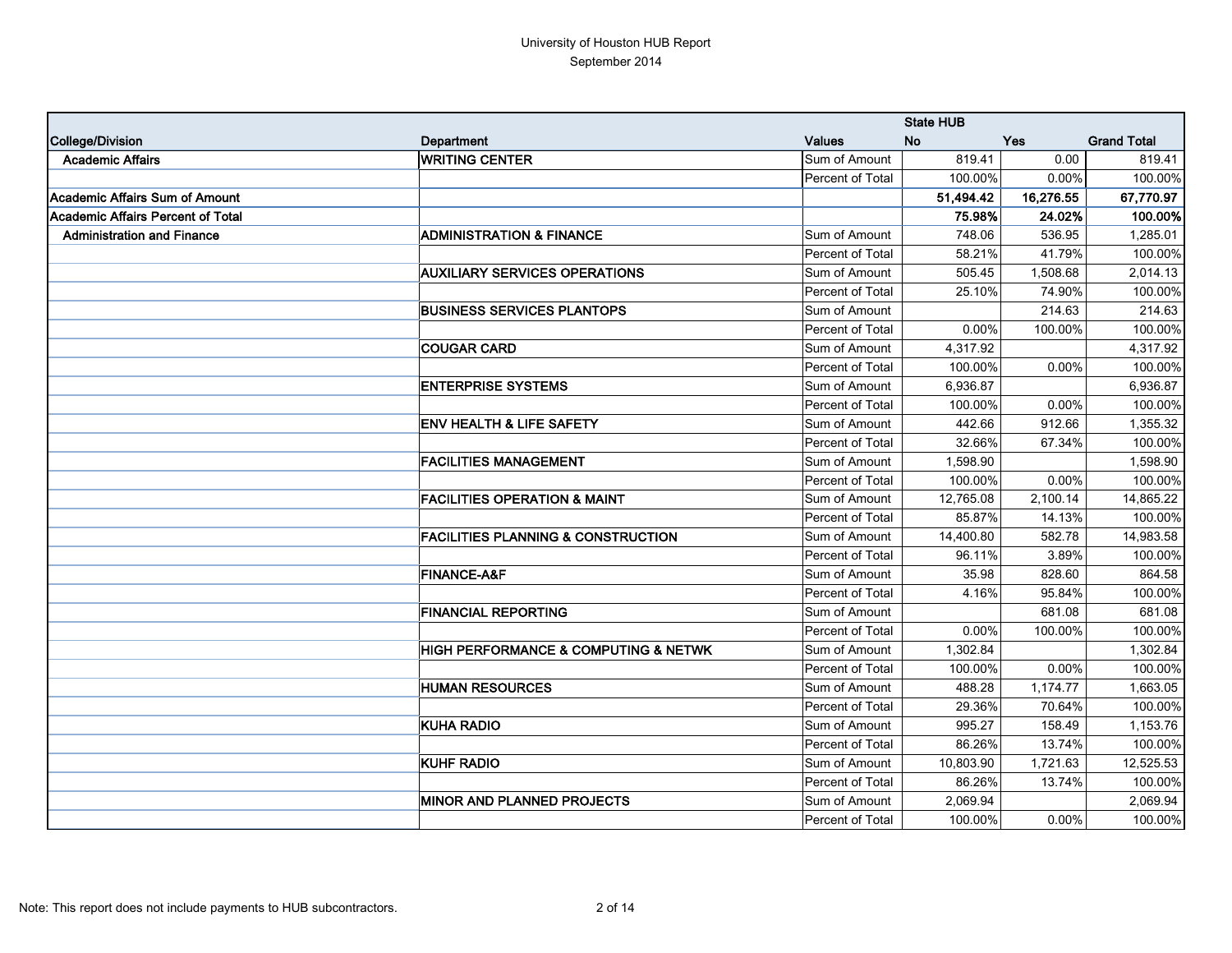|                                             |                                          |                  | <b>State HUB</b> |            |                    |
|---------------------------------------------|------------------------------------------|------------------|------------------|------------|--------------------|
| College/Division                            | Department                               | <b>Values</b>    | <b>No</b>        | <b>Yes</b> | <b>Grand Total</b> |
|                                             | <b>NORTH ZONE CUSTODIAL</b>              | Sum of Amount    | 5,772.06         | 241.46     | 6,013.52           |
|                                             |                                          | Percent of Total | 95.98%           | 4.02%      | 100.00%            |
|                                             | PARKING & TRANSPORTATION OPERATIONS      | Sum of Amount    | 83.00            | 242.98     | 325.98             |
|                                             |                                          | Percent of Total | 25.46%           | 74.54%     | 100.00%            |
|                                             | PHY PLANT-AUTOMOTIVE                     | Sum of Amount    | 34,053.81        | 1,674.23   | 35,728.04          |
|                                             |                                          | Percent of Total | 95.31%           | 4.69%      | 100.00%            |
|                                             | PHY PLANT-GROUNDS MAINT                  | Sum of Amount    | 5,554.61         |            | 5,554.61           |
|                                             |                                          | Percent of Total | 100.00%          | 0.00%      | 100.00%            |
|                                             | <b>PHYSICAL PLANT</b>                    | Sum of Amount    | 10,991.39        |            | 10,991.39          |
|                                             |                                          | Percent of Total | 100.00%          | 0.00%      | 100.00%            |
|                                             | POSTAL SERVICES OPERATIONS               | Sum of Amount    | 4,441.20         |            | 4,441.20           |
|                                             |                                          | Percent of Total | 100.00%          | 0.00%      | 100.00%            |
|                                             | PRINTING OPERATIONS                      | Sum of Amount    | 4,233.93         | 564.38     | 4,798.31           |
|                                             |                                          | Percent of Total | 88.24%           | 11.76%     | 100.00%            |
|                                             | <b>PUBLIC SAFETY SYSTEMS</b>             | Sum of Amount    | 4,870.31         |            | 4,870.31           |
|                                             |                                          | Percent of Total | 100.00%          | 0.00%      | 100.00%            |
|                                             | SERVICE LEVEL AGREEMENT                  | Sum of Amount    | 1,677.04         |            | 1,677.04           |
|                                             |                                          | Percent of Total | 100.00%          | 0.00%      | 100.00%            |
|                                             | STUDENT FINANCIAL SERVICES               | Sum of Amount    | 3,656.34         | 1,586.38   | 5,242.72           |
|                                             |                                          | Percent of Total | 69.74%           | 30.26%     | 100.00%            |
|                                             | <b>TECHNOLOGY SERVICES &amp; SUPPORT</b> | Sum of Amount    | 13,315.92        | 5,575.57   | 18,891.49          |
|                                             |                                          | Percent of Total | 70.49%           | 29.51%     | 100.00%            |
|                                             | TV PUBLIC BROADCASTING                   | Sum of Amount    | 10,212.45        | 1,426.66   | 11,639.11          |
|                                             |                                          | Percent of Total | 87.74%           | 12.26%     | 100.00%            |
|                                             | <b>UIT SECURITY</b>                      | Sum of Amount    | 3,140.60         |            | 3,140.60           |
|                                             |                                          | Percent of Total | 100.00%          | 0.00%      | 100.00%            |
|                                             | UNIVERSITY INFORMATION TECHNOLOGY        | Sum of Amount    | 3,017.88         | 1,478.60   | 4,496.48           |
|                                             |                                          | Percent of Total | 67.12%           | 32.88%     | 100.00%            |
| Administration and Finance Sum of Amount    |                                          |                  | 162,432.49       | 23,210.67  | 185,643.16         |
| Administration and Finance Percent of Total |                                          |                  | 87.50%           | 12.50%     | 100.00%            |
| Architecture                                | <b>DEAN, ARCHITECTURE</b>                | Sum of Amount    | 15,150.08        | 244.93     | 15,395.01          |
|                                             |                                          | Percent of Total | 98.41%           | 1.59%      | 100.00%            |
| Architecture Sum of Amount                  |                                          |                  | 15,150.08        | 244.93     | 15,395.01          |
| Architecture Percent of Total               |                                          |                  | 98.41%           | 1.59%      | 100.00%            |
| <b>Business Administration</b>              | <b>ACCOUNTANCY AND TAXATION</b>          | Sum of Amount    | 857.17           | 736.21     | 1,593.38           |
|                                             |                                          | Percent of Total | 53.80%           | 46.20%     | 100.00%            |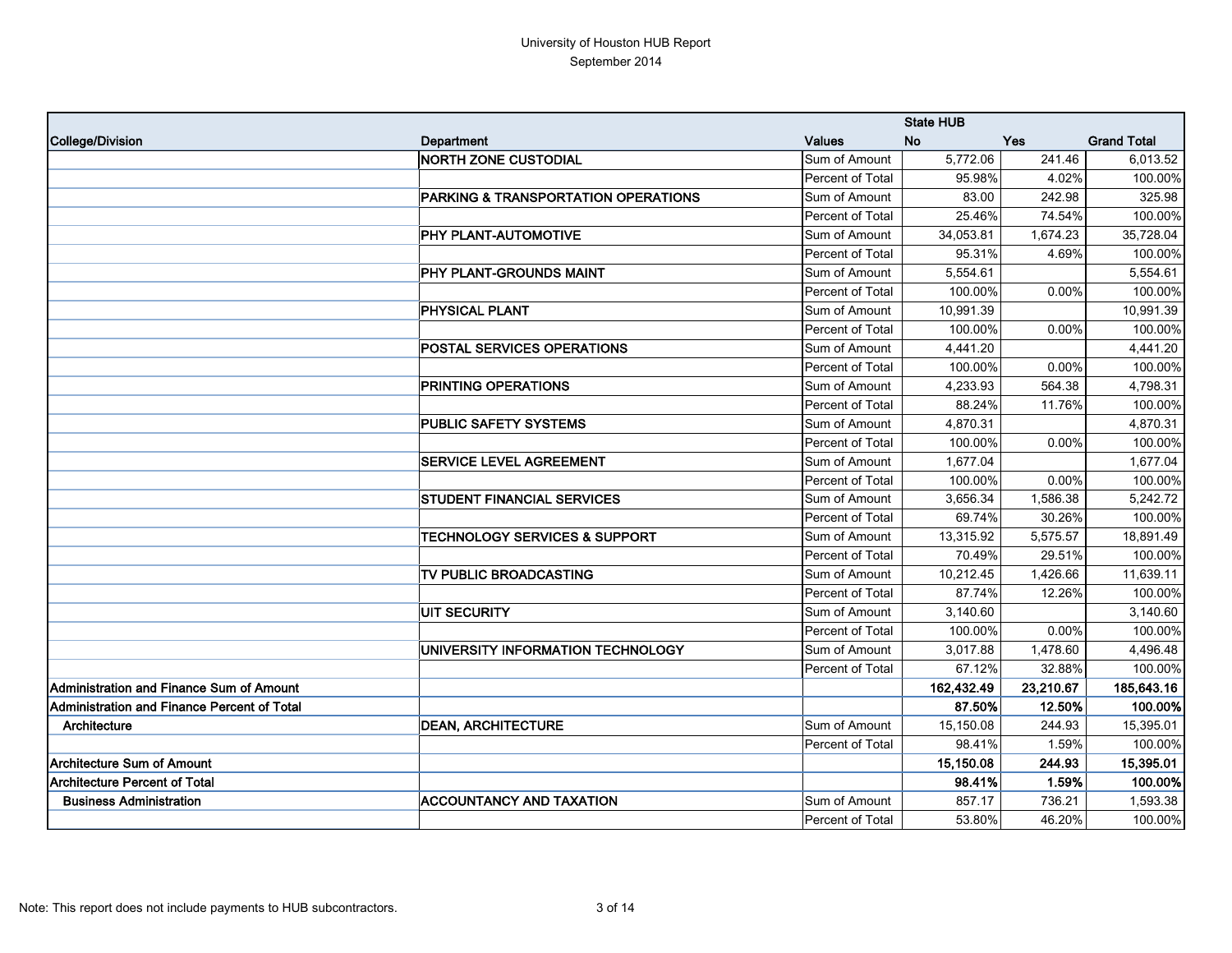|                                          |                                             |                  | <b>State HUB</b> |            |                    |
|------------------------------------------|---------------------------------------------|------------------|------------------|------------|--------------------|
| College/Division                         | Department                                  | <b>Values</b>    | <b>No</b>        | <b>Yes</b> | <b>Grand Total</b> |
|                                          | <b>ACCOUNTING CERTIFICATE PROGRAM</b>       | Sum of Amount    |                  | 107.75     | 107.75             |
|                                          |                                             | Percent of Total | 0.00%            | 100.00%    | 100.00%            |
|                                          | <b>BAUER CAREER SERVICES CTR</b>            | Sum of Amount    | 2,564.05         | 695.06     | 3,259.11           |
|                                          |                                             | Percent of Total | 78.67%           | 21.33%     | 100.00%            |
|                                          | <b>BAUER COMMUNICATIONS</b>                 | Sum of Amount    | 1,932.35         | 241.99     | 2,174.34           |
|                                          |                                             | Percent of Total | 88.87%           | 11.13%     | 100.00%            |
|                                          | <b>BAUER DIVISION OF TECHNOLOGY</b>         | Sum of Amount    | 5,310.04         | 6,049.16   | 11,359.20          |
|                                          |                                             | Percent of Total | 46.75%           | 53.25%     | 100.00%            |
|                                          | <b>BAUER EXTERNAL RELATIONS DEPT</b>        | Sum of Amount    | 46.64            | 1,034.53   | 1,081.17           |
|                                          |                                             | Percent of Total | 4.31%            | 95.69%     | 100.00%            |
|                                          | <b>BAUER GRADUATE PROFESSIONAL PROGRAMS</b> | Sum of Amount    | 1,957.81         | 78.07      | 2,035.88           |
|                                          |                                             | Percent of Total | 96.17%           | 3.83%      | 100.00%            |
|                                          | <b>BAUER MARKETING INITIATIVES</b>          | Sum of Amount    | 5,231.33         |            | 5,231.33           |
|                                          |                                             | Percent of Total | 100.00%          | 0.00%      | 100.00%            |
|                                          | <b>DEAN'S OFFICE, BAUER COLLEGE</b>         | Sum of Amount    | 17,519.98        | 2,575.91   | 20,095.89          |
|                                          |                                             | Percent of Total | 87.18%           | 12.82%     | 100.00%            |
|                                          | <b>DECISION AND INFORMATION SCIEN</b>       | Sum of Amount    | 11,312.87        | 1,406.76   | 12,719.63          |
|                                          |                                             | Percent of Total | 88.94%           | 11.06%     | 100.00%            |
|                                          | <b>EXECUTIVE DEGREE PROGRAMS</b>            | Sum of Amount    | 9,933.71         | 3,431.48   | 13,365.19          |
|                                          |                                             | Percent of Total | 74.33%           | 25.67%     | 100.00%            |
|                                          | <b>FINANCE-BAUER COLLEGE</b>                | Sum of Amount    | 540.05           | 1,668.24   | 2,208.29           |
|                                          |                                             | Percent of Total | 24.46%           | 75.54%     | 100.00%            |
|                                          | <b>MANAGEMENT-BAUER COLLEGE</b>             | Sum of Amount    | 434.80           | 82.78      | 517.58             |
|                                          |                                             | Percent of Total | 84.01%           | 15.99%     | 100.00%            |
|                                          | <b>MARKETING-BAUER COLLEGE</b>              | Sum of Amount    | 6,780.00         | 638.94     | 7,418.94           |
|                                          |                                             | Percent of Total | 91.39%           | 8.61%      | 100.00%            |
|                                          | <b>SALES EXCELLENCE INSTITUTE</b>           | Sum of Amount    | 12,526.51        | 965.11     | 13,491.62          |
|                                          |                                             | Percent of Total | 92.85%           | 7.15%      | 100.00%            |
|                                          | <b>SMALL BUSINESS DEV CENTER</b>            | Sum of Amount    | 6,507.09         | 991.34     | 7,498.43           |
|                                          |                                             | Percent of Total | 86.78%           | 13.22%     | 100.00%            |
|                                          | UNDERGRAD BUSINESS PROG                     | Sum of Amount    | 7,241.33         | 1,232.46   | 8,473.79           |
|                                          |                                             | Percent of Total | 85.46%           | 14.54%     | 100.00%            |
|                                          | <b>WOLFF CTR FOR ENTREPRENEURSHIP</b>       | Sum of Amount    | 451.55           | 1,040.43   | 1,491.98           |
|                                          |                                             | Percent of Total | 30.27%           | 69.73%     | 100.00%            |
| Business Administration Sum of Amount    |                                             |                  | 91,147.28        | 22,976.22  | 114,123.50         |
| Business Administration Percent of Total |                                             |                  | 79.87%           | 20.13%     | 100.00%            |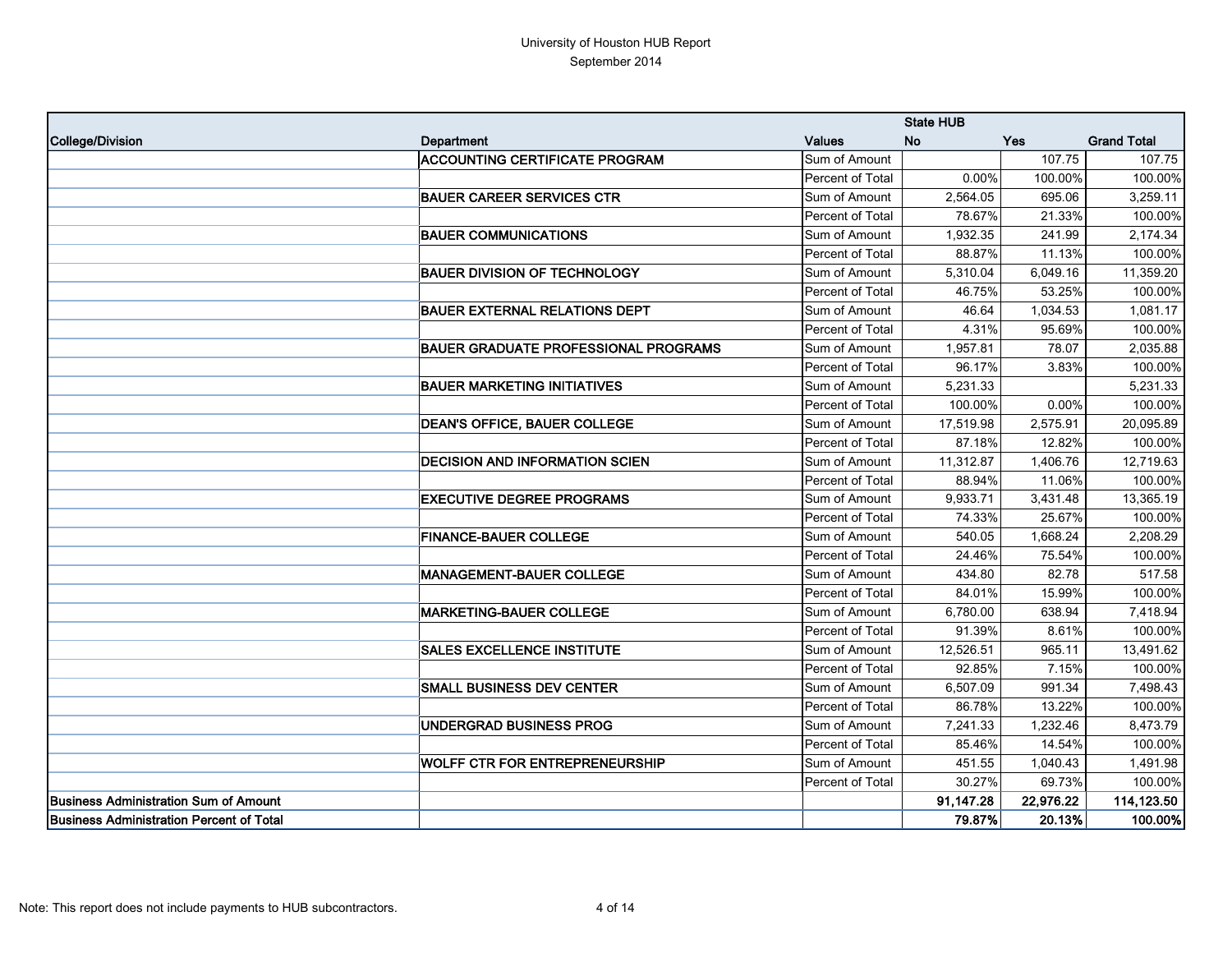|                                              |                                           |                  | <b>State HUB</b> |            |                    |
|----------------------------------------------|-------------------------------------------|------------------|------------------|------------|--------------------|
| College/Division                             | Department                                | <b>Values</b>    | <b>No</b>        | <b>Yes</b> | <b>Grand Total</b> |
| <b>Chancellor/President</b>                  | <b>BASEBALL</b>                           | Sum of Amount    | 3,747.00         |            | 3,747.00           |
|                                              |                                           | Percent of Total | 100.00%          | 0.00%      | 100.00%            |
|                                              | <b>INTERCOLLEGIATE ATHLETICS</b>          | Sum of Amount    | 3,588.04         |            | 3,588.04           |
|                                              |                                           | Percent of Total | 100.00%          | 0.00%      | 100.00%            |
|                                              | <b>MEN'S GOLF</b>                         | Sum of Amount    | 2,047.00         |            | 2,047.00           |
|                                              |                                           | Percent of Total | 100.00%          | 0.00%      | 100.00%            |
|                                              | OFFICE EQUAL OPPORTUNITY SRVS             | Sum of Amount    |                  | 14.70      | 14.70              |
|                                              |                                           | Percent of Total | 0.00%            | 100.00%    | 100.00%            |
|                                              | <b>OFFICE OF SPECIAL EVENTS</b>           | Sum of Amount    | 268.60           |            | 268.60             |
|                                              |                                           | Percent of Total | 100.00%          | 0.00%      | 100.00%            |
|                                              | PRESIDENT                                 | Sum of Amount    | 2,532.08         | 1,233.15   | 3,765.23           |
|                                              |                                           | Percent of Total | 67.25%           | 32.75%     | 100.00%            |
|                                              | <b>STAFF COUNCIL</b>                      | Sum of Amount    | 1,214.24         |            | 1,214.24           |
|                                              |                                           | Percent of Total | 100.00%          | 0.00%      | 100.00%            |
|                                              | <b>WOMEN'S SOCCER</b>                     | Sum of Amount    | 495.64           |            | 495.64             |
|                                              |                                           | Percent of Total | 100.00%          | 0.00%      | 100.00%            |
|                                              | <b>WOMEN'S SOFTBALL</b>                   | Sum of Amount    | 4,651.22         |            | 4,651.22           |
|                                              |                                           | Percent of Total | 100.00%          | 0.00%      | 100.00%            |
|                                              | <b>WOMEN'S SWIMMING &amp; DIVING</b>      | Sum of Amount    | 297.90           |            | 297.90             |
|                                              |                                           | Percent of Total | 100.00%          | 0.00%      | 100.00%            |
| <b>Chancellor/President Sum of Amount</b>    |                                           |                  | 18,841.72        | 1,247.85   | 20,089.57          |
| <b>Chancellor/President Percent of Total</b> |                                           |                  | 93.79%           | 6.21%      | 100.00%            |
| Education                                    | <b>ASIAN AMERICAN STUDIES</b>             | Sum of Amount    | 4,161.49         |            | 4,161.49           |
|                                              |                                           | Percent of Total | 100.00%          | 0.00%      | 100.00%            |
|                                              | CENTER FOR INFO TECH IN EDUCATION         | Sum of Amount    | 4,504.84         | 688.32     | 5,193.16           |
|                                              |                                           | Percent of Total | 86.75%           | 13.25%     | 100.00%            |
|                                              | <b>CHARTER SCHOOL</b>                     | Sum of Amount    | 5,788.32         | 786.10     | 6,574.42           |
|                                              |                                           | Percent of Total | 88.04%           | 11.96%     | 100.00%            |
|                                              | <b>CONSISTENCY MGMT &amp; COOP DISCIP</b> | Sum of Amount    | 3,538.41         | 1,168.91   | 4,707.32           |
|                                              |                                           | Percent of Total | 75.17%           | 24.83%     | 100.00%            |
|                                              | <b>CURRICULUM AND INSTRUCTION</b>         | Sum of Amount    | 22,661.23        | 108.87     | 22,770.10          |
|                                              |                                           | Percent of Total | 99.52%           | 0.48%      | 100.00%            |
|                                              | <b>DEAN, EDUCATION</b>                    | Sum of Amount    | 12,589.26        | 7,756.38   | 20,345.64          |
|                                              |                                           | Percent of Total | 61.88%           | 38.12%     | 100.00%            |
|                                              | ED LEADERSHIP & POLICY STUDIES            | Sum of Amount    | 121.25           |            | 121.25             |
|                                              |                                           | Percent of Total | 100.00%          | $0.00\%$   | 100.00%            |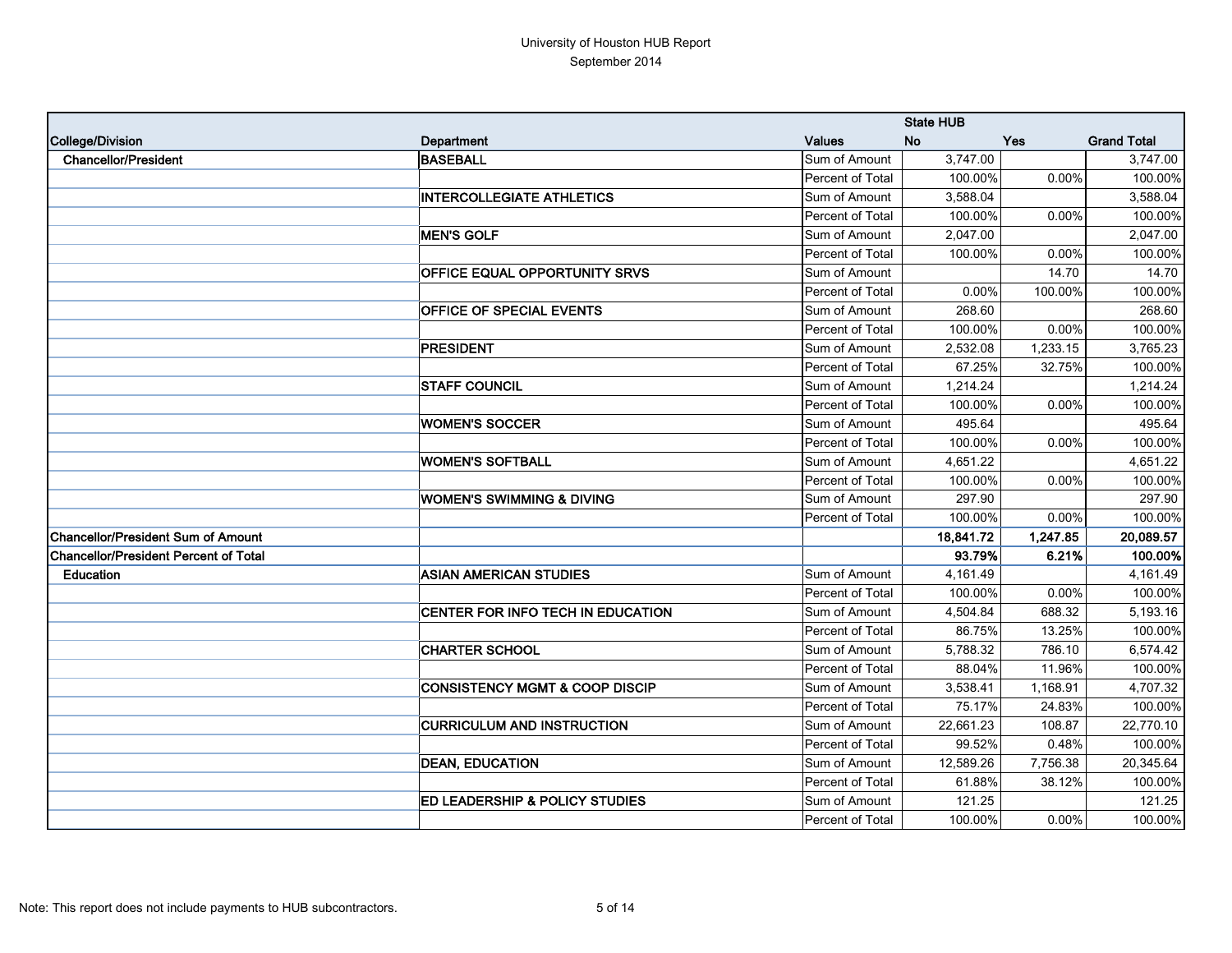|                                                         |                                            |                  | <b>State HUB</b> |            |                    |
|---------------------------------------------------------|--------------------------------------------|------------------|------------------|------------|--------------------|
| College/Division                                        | Department                                 | <b>Values</b>    | <b>No</b>        | <b>Yes</b> | <b>Grand Total</b> |
| Education                                               | <b>EDUCATIONAL PSYCHOLOGY</b>              | Sum of Amount    | 5,025.26         | 1,143.99   | 6,169.25           |
|                                                         |                                            | Percent of Total | 81.46%           | 18.54%     | 100.00%            |
| <b>Education Sum of Amount</b>                          |                                            |                  | 58,390.06        | 11,652.57  | 70,042.63          |
| <b>Education Percent of Total</b>                       |                                            |                  | 83.36%           | 16.64%     | 100.00%            |
| Engineering                                             | <b>BIOMEDICAL ENGINEERING</b>              | Sum of Amount    | 25,548.69        |            | 25,548.69          |
|                                                         |                                            | Percent of Total | 100.00%          | 0.00%      | 100.00%            |
|                                                         | <b>CHEMICAL ENGINEERING</b>                | Sum of Amount    | 8,919.43         | 1,502.83   | 10,422.26          |
|                                                         |                                            | Percent of Total | 85.58%           | 14.42%     | 100.00%            |
|                                                         | <b>CIVIL ENGINEERING</b>                   | Sum of Amount    | 9,565.79         | 1,940.93   | 11,506.72          |
|                                                         |                                            | Percent of Total | 83.13%           | 16.87%     | 100.00%            |
|                                                         | <b>COMPOSITE ENGR APPLICATIONS CT</b>      | Sum of Amount    | 316.72           |            | 316.72             |
|                                                         |                                            | Percent of Total | 100.00%          | 0.00%      | 100.00%            |
|                                                         | <b>CTR FOR INNOVATIVE GROUTING</b>         | Sum of Amount    | 114.29           |            | 114.29             |
|                                                         |                                            | Percent of Total | 100.00%          | 0.00%      | 100.00%            |
|                                                         | <b>DEAN, ENGINEERING</b>                   | Sum of Amount    | 2,920.35         | 586.48     | 3,506.83           |
|                                                         |                                            | Percent of Total | 83.28%           | 16.72%     | 100.00%            |
|                                                         | <b>ELECTRICAL ENGINEERING</b>              | Sum of Amount    | 32,705.71        | 4,732.08   | 37,437.79          |
|                                                         |                                            | Percent of Total | 87.36%           | 12.64%     | 100.00%            |
|                                                         | <b>ENGINEERING SERVICES</b>                | Sum of Amount    | 3,732.24         | 105.91     | 3,838.15           |
|                                                         |                                            | Percent of Total | 97.24%           | 2.76%      | 100.00%            |
|                                                         | <b>INDUSTRIAL ENGINEERING</b>              | Sum of Amount    | 921.64           | 2,215.27   | 3,136.91           |
|                                                         |                                            | Percent of Total | 29.38%           | 70.62%     | 100.00%            |
|                                                         | <b>MECHANICAL ENGINEERING</b>              | Sum of Amount    | 2,126.95         |            | 2,126.95           |
|                                                         |                                            | Percent of Total | 100.00%          | 0.00%      | 100.00%            |
|                                                         | <b>NATL CTR FOR AIRBORNE LASER MAPPING</b> | Sum of Amount    | 6,549.65         |            | 6,549.65           |
|                                                         |                                            | Percent of Total | 100.00%          | 0.00%      | 100.00%            |
|                                                         | <b>WIND ENERGY CENTER</b>                  | Sum of Amount    | 867.70           |            | 867.70             |
|                                                         |                                            | Percent of Total | 100.00%          | $0.00\%$   | 100.00%            |
| <b>Engineering Sum of Amount</b>                        |                                            |                  | 94,289.16        | 11,083.50  | 105,372.66         |
| <b>Engineering Percent of Total</b>                     |                                            |                  | 89.48%           | 10.52%     | 100.00%            |
| <b>Graduate College of Social Work</b>                  | <b>CTR FOR HEALTH EQUITY &amp; EVAL</b>    | Sum of Amount    | 600.00           |            | 600.00             |
|                                                         |                                            | Percent of Total | 100.00%          | 0.00%      | 100.00%            |
| <b>Graduate College of Social Work Sum of Amount</b>    |                                            |                  | 600.00           |            | 600.00             |
| <b>Graduate College of Social Work Percent of Total</b> |                                            |                  | 100.00%          | 0.00%      | 100.00%            |
| <b>Honors College</b>                                   | <b>DEAN, HONORS COLLEGE</b>                | Sum of Amount    | 13,410.47        | 434.83     | 13,845.30          |
|                                                         |                                            | Percent of Total | 96.86%           | 3.14%      | 100.00%            |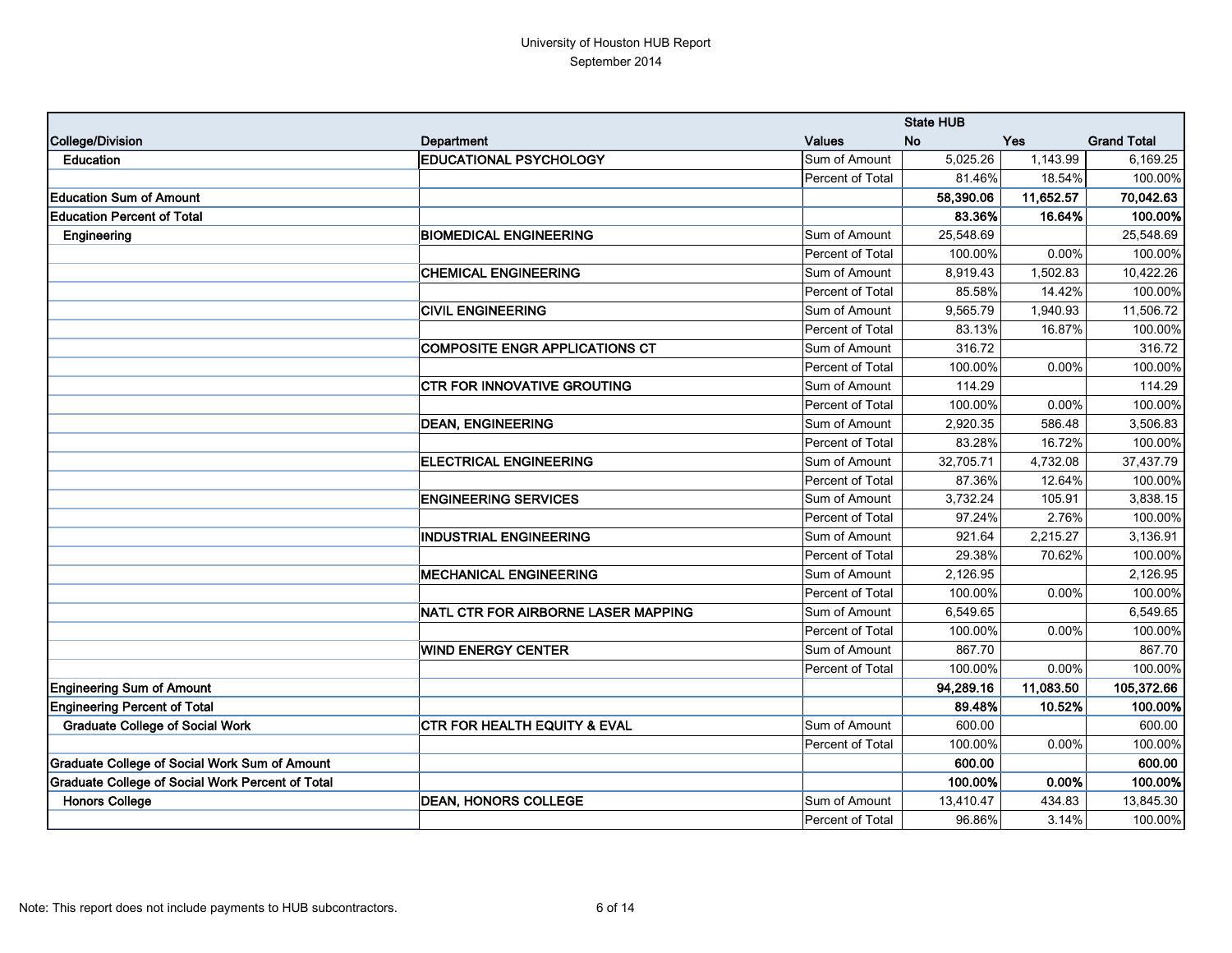|                                                  |                                           |                  | <b>State HUB</b> |            |                    |
|--------------------------------------------------|-------------------------------------------|------------------|------------------|------------|--------------------|
| College/Division                                 | Department                                | <b>Values</b>    | <b>No</b>        | <b>Yes</b> | <b>Grand Total</b> |
| Honors College Sum of Amount                     |                                           |                  | 13,410.47        | 434.83     | 13,845.30          |
| Honors College Percent of Total                  |                                           |                  | 96.86%           | 3.14%      | 100.00%            |
| <b>Hotel and Restaurant Management</b>           | <b>DEAN, HOTEL &amp; RESTAURANT MANAG</b> | Sum of Amount    | 2,307.36         | 224.00     | 2,531.36           |
|                                                  |                                           | Percent of Total | 91.15%           | 8.85%      | 100.00%            |
|                                                  | HOTEL AND RESTAURANT MANAGEMENT           | Sum of Amount    | 10,760.58        | 3,677.72   | 14,438.30          |
|                                                  |                                           | Percent of Total | 74.53%           | 25.47%     | 100.00%            |
| Hotel and Restaurant Management Sum of Amount    |                                           |                  | 13,067.94        | 3,901.72   | 16,969.66          |
| Hotel and Restaurant Management Percent of Total |                                           |                  | 77.01%           | 22.99%     | 100.00%            |
| <b>Law Center</b>                                | <b>BLAKELEY INSTITUTE</b>                 | Sum of Amount    | 125.64           | 203.39     | 329.03             |
|                                                  |                                           | Percent of Total | 38.18%           | 61.82%     | 100.00%            |
|                                                  | <b>BUSINESS SERVICES, LAW</b>             | Sum of Amount    |                  | 3,035.70   | 3,035.70           |
|                                                  |                                           | Percent of Total | 0.00%            | 100.00%    | 100.00%            |
|                                                  | <b>CAREER SERVICES, LAW</b>               | Sum of Amount    | 1,245.62         |            | 1,245.62           |
|                                                  |                                           | Percent of Total | 100.00%          | 0.00%      | 100.00%            |
|                                                  | <b>FACILITIES, LAW</b>                    | Sum of Amount    | 9,235.50         |            | 9,235.50           |
|                                                  |                                           | Percent of Total | 100.00%          | 0.00%      | 100.00%            |
|                                                  | <b>FACULTY SUPPORT LAW</b>                | Sum of Amount    | 34.45            | 79.99      | 114.44             |
|                                                  |                                           | Percent of Total | 30.10%           | 69.90%     | 100.00%            |
|                                                  | <b>HEALTH LAW &amp; POLICY INSTITUTE</b>  | Sum of Amount    | 249.00           |            | 249.00             |
|                                                  |                                           | Percent of Total | 100.00%          | 0.00%      | 100.00%            |
|                                                  | <b>LAW INFORMATION TECHNOLOGY</b>         | Sum of Amount    | 5,543.40         | 150.35     | 5,693.75           |
|                                                  |                                           | Percent of Total | 97.36%           | 2.64%      | 100.00%            |
|                                                  | <b>LEGAL AID CLINIC, LAW</b>              | Sum of Amount    | 453.58           | 159.96     | 613.54             |
|                                                  |                                           | Percent of Total | 73.93%           | 26.07%     | 100.00%            |
|                                                  | PUBLIC RELS & MARKETING, LAW              | Sum of Amount    | 936.00           | 103.14     | 1,039.14           |
|                                                  |                                           | Percent of Total | 90.07%           | 9.93%      | 100.00%            |
|                                                  | STUDENT ORGANIZATION, LAW                 | Sum of Amount    | 374.62           |            | 374.62             |
|                                                  |                                           | Percent of Total | 100.00%          | 0.00%      | 100.00%            |
|                                                  | <b>STUDENT SERVICES, LAW</b>              | Sum of Amount    | 7,972.57         | 47.20      | 8,019.77           |
|                                                  |                                           | Percent of Total | 99.41%           | 0.59%      | 100.00%            |
| Law Center Sum of Amount                         |                                           |                  | 26,170.38        | 3,779.73   | 29,950.11          |
| Law Center Percent of Total                      |                                           |                  | 87.38%           | 12.62%     | 100.00%            |
| <b>Liberal Arts and Social Sciences</b>          | <b>AEROSPACE STUDIES</b>                  | Sum of Amount    |                  | 64.50      | 64.50              |
|                                                  |                                           | Percent of Total | 0.00%            | 100.00%    | 100.00%            |
|                                                  | <b>AFRICAN-AMERICAN STUDIES</b>           | Sum of Amount    | 2,627.22         | 3,881.27   | 6,508.49           |
|                                                  |                                           | Percent of Total | 40.37%           | 59.63%     | 100.00%            |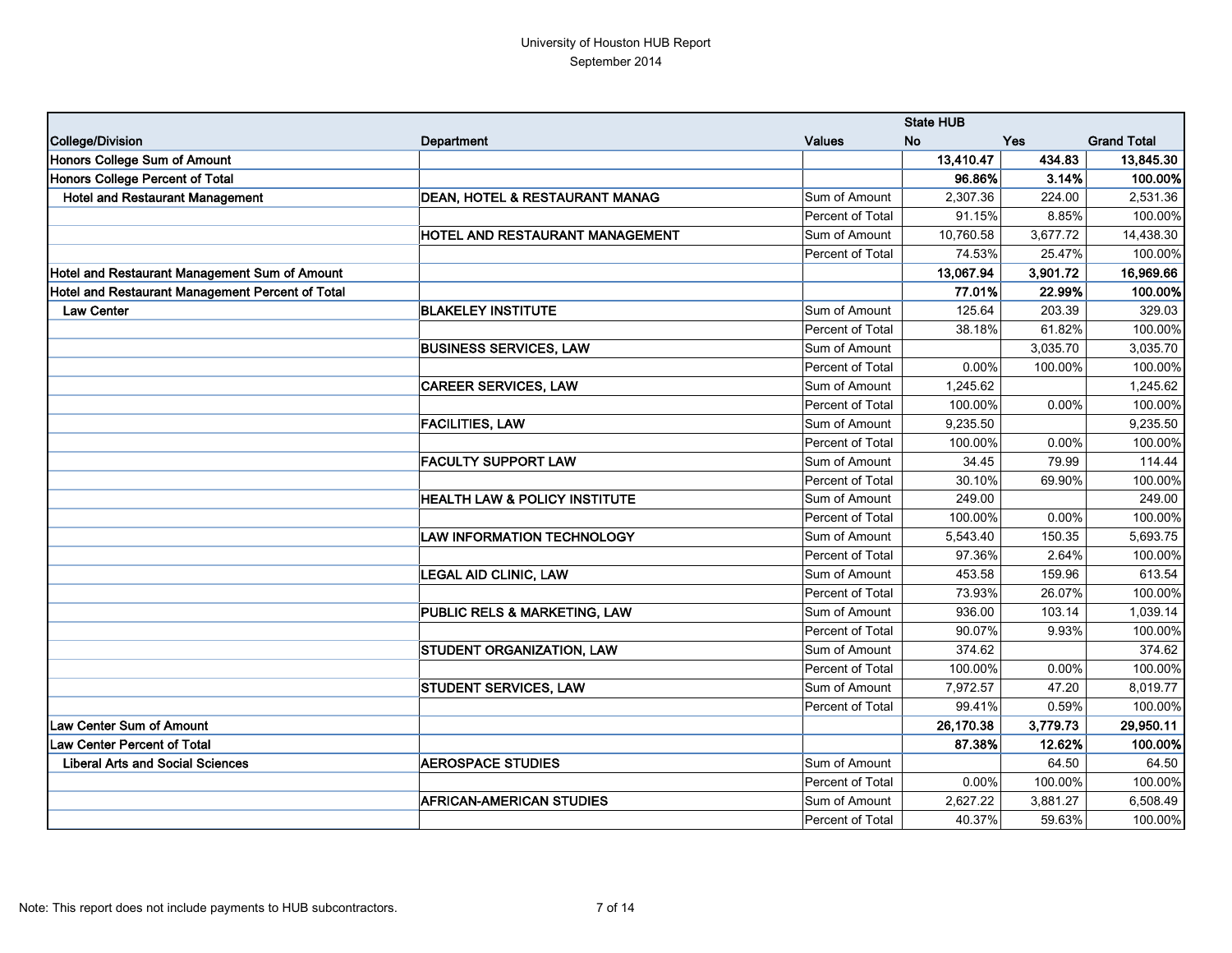|                  |                                       |                  | <b>State HUB</b> |            |                    |
|------------------|---------------------------------------|------------------|------------------|------------|--------------------|
| College/Division | Department                            | <b>Values</b>    | <b>No</b>        | <b>Yes</b> | <b>Grand Total</b> |
|                  | <b>ART</b>                            | Sum of Amount    | 2,970.67         | 3,187.76   | 6,158.43           |
|                  |                                       | Percent of Total | 48.24%           | 51.76%     | 100.00%            |
|                  | <b>ARTE PUBLICO</b>                   | Sum of Amount    | 3,121.94         | 1,035.27   | 4,157.21           |
|                  |                                       | Percent of Total | 75.10%           | 24.90%     | 100.00%            |
|                  | <b>BAND</b>                           | Sum of Amount    | 24,918.70        |            | 24,918.70          |
|                  |                                       | Percent of Total | 100.00%          | 0.00%      | 100.00%            |
|                  | <b>BLAFFER GALLERY</b>                | Sum of Amount    | 6,173.56         | 638.60     | 6,812.16           |
|                  |                                       | Percent of Total | 90.63%           | 9.37%      | 100.00%            |
|                  | <b>CENTER FOR PUBLIC HISTORY</b>      | Sum of Amount    | 68.08            | 76.59      | 144.67             |
|                  |                                       | Percent of Total | 47.06%           | 52.94%     | 100.00%            |
|                  | <b>COMMUNICATION</b>                  | Sum of Amount    | 9,341.26         | 2,156.38   | 11,497.64          |
|                  |                                       | Percent of Total | 81.25%           | 18.75%     | 100.00%            |
|                  | <b>COMMUNICATIONS DISORDERS</b>       | Sum of Amount    | 5,366.19         | 457.59     | 5,823.78           |
|                  |                                       | Percent of Total | 92.14%           | 7.86%      | 100.00%            |
|                  | <b>COMPARATIVE CULTURAL STUDIES</b>   | Sum of Amount    | 2,086.49         | 1,450.77   | 3,537.26           |
|                  |                                       | Percent of Total | 58.99%           | 41.01%     | 100.00%            |
|                  | <b>CTR NEURO AND BIOMECH RESEARCH</b> | Sum of Amount    | 7,234.12         |            | 7,234.12           |
|                  |                                       | Percent of Total | 100.00%          | 0.00%      | 100.00%            |
|                  | <b>CWMCA CENTER FOR THE ARTS</b>      | Sum of Amount    | 3,258.19         |            | 3,258.19           |
|                  |                                       | Percent of Total | 100.00%          | 0.00%      | 100.00%            |
|                  | DEAN, LIBERAL ARTS & SOC SCI          | Sum of Amount    | 2,761.30         | 618.62     | 3,379.92           |
|                  |                                       | Percent of Total | 81.70%           | 18.30%     | 100.00%            |
|                  | <b>ECONOMICS</b>                      | Sum of Amount    | 240.96           | 1,778.71   | 2,019.67           |
|                  |                                       | Percent of Total | 11.93%           | 88.07%     | 100.00%            |
|                  | <b>ENGLISH</b>                        | Sum of Amount    | 4,985.24         | 2,997.75   | 7,982.99           |
|                  |                                       | Percent of Total | 62.45%           | 37.55%     | 100.00%            |
|                  | <b>HEALTH AND HUMAN PERFORMANCE</b>   | Sum of Amount    | 13,042.88        | 1,191.81   | 14,234.69          |
|                  |                                       | Percent of Total | 91.63%           | 8.37%      | 100.00%            |
|                  | <b>HISPANIC STUDIES</b>               | Sum of Amount    | 424.73           |            | 424.73             |
|                  |                                       | Percent of Total | 100.00%          | 0.00%      | 100.00%            |
|                  | <b>HISTORY</b>                        | Sum of Amount    | 4,306.98         | 67.32      | 4,374.30           |
|                  |                                       | Percent of Total | 98.46%           | 1.54%      | 100.00%            |
|                  | <b>HOBBY CENTER FOR PUBLIC POLICY</b> | Sum of Amount    | 5,176.20         | 474.13     | 5,650.33           |
|                  |                                       | Percent of Total | 91.61%           | 8.39%      | 100.00%            |
|                  | <b>MEXICAN-AMERICAN STUDIES</b>       | Sum of Amount    | 4,803.56         | 1,153.14   | 5,956.70           |
|                  |                                       | Percent of Total | 80.64%           | 19.36%     | 100.00%            |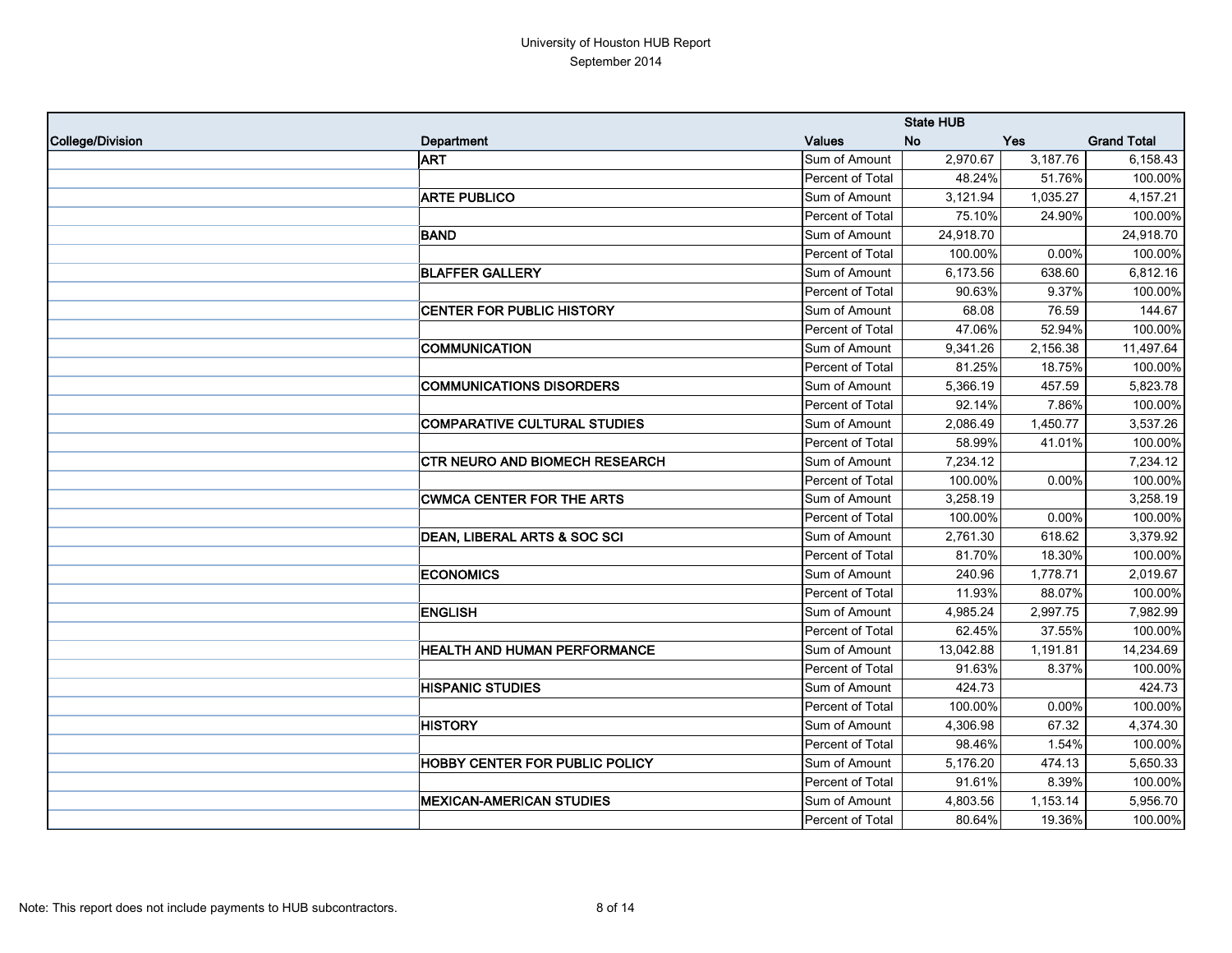|                                                   |                                            |                  | <b>State HUB</b> |            |                    |
|---------------------------------------------------|--------------------------------------------|------------------|------------------|------------|--------------------|
| <b>College/Division</b>                           | Department                                 | <b>Values</b>    | <b>No</b>        | <b>Yes</b> | <b>Grand Total</b> |
|                                                   | <b>MILITARY SCIENCE</b>                    | Sum of Amount    | 243.46           |            | 243.46             |
|                                                   |                                            | Percent of Total | 100.00%          | 0.00%      | 100.00%            |
|                                                   | MODERN AND CLASSICAL LANGUAGES             | Sum of Amount    | 145.76           | 229.13     | 374.89             |
|                                                   |                                            | Percent of Total | 38.88%           | 61.12%     | 100.00%            |
|                                                   | <b>MUSIC</b>                               | Sum of Amount    | 14,010.49        | 1,770.17   | 15,780.66          |
|                                                   |                                            | Percent of Total | 88.78%           | 11.22%     | 100.00%            |
|                                                   | <b>PHILOSOPHY</b>                          | Sum of Amount    | 134.59           | 144.43     | 279.02             |
|                                                   |                                            | Percent of Total | 48.24%           | 51.76%     | 100.00%            |
|                                                   | <b>POLITICAL SCIENCE</b>                   | Sum of Amount    | 1,659.40         | 350.00     | 2,009.40           |
|                                                   |                                            | Percent of Total | 82.58%           | 17.42%     | 100.00%            |
|                                                   | <b>PSYCHOLOGY</b>                          | Sum of Amount    | 12,732.84        | 2,391.52   | 15,124.36          |
|                                                   |                                            | Percent of Total | 84.19%           | 15.81%     | 100.00%            |
|                                                   | PUBLIC ADMINISTRATION PROGRAM              | Sum of Amount    | 2,011.02         |            | 2,011.02           |
|                                                   |                                            | Percent of Total | 100.00%          | 0.00%      | 100.00%            |
|                                                   | <b>SOCIOLOGY</b>                           | Sum of Amount    | 45.98            |            | 45.98              |
|                                                   |                                            | Percent of Total | 100.00%          | 0.00%      | 100.00%            |
|                                                   | <b>THEATER</b>                             | Sum of Amount    | 2,914.07         | 1,658.14   | 4,572.21           |
|                                                   |                                            | Percent of Total | 63.73%           | 36.27%     | 100.00%            |
|                                                   | <b>WOMEN'S STUDIES PROGRAM</b>             | Sum of Amount    | 206.00           | 130.22     | 336.22             |
|                                                   |                                            | Percent of Total | 61.27%           | 38.73%     | 100.00%            |
| Liberal Arts and Social Sciences Sum of Amount    |                                            |                  | 137,011.88       | 27,903.82  | 164,915.70         |
| Liberal Arts and Social Sciences Percent of Total |                                            |                  | 83.08%           | 16.92%     | 100.00%            |
| Library                                           | <b>UNIVERSITY LIBRARIES</b>                | Sum of Amount    | 4,032.66         |            | 4,032.66           |
|                                                   |                                            | Percent of Total | 100.00%          | 0.00%      | 100.00%            |
| <b>Library Sum of Amount</b>                      |                                            |                  | 4,032.66         |            | 4,032.66           |
| <b>Library Percent of Total</b>                   |                                            |                  | 100.00%          | 0.00%      | 100.00%            |
| <b>Natural Science and Mathematics</b>            | <b>BIOLOGY &amp; BIOCHEMISTRY</b>          | Sum of Amount    | 23,494.74        | 893.15     | 24,387.89          |
|                                                   |                                            | Percent of Total | 96.34%           | 3.66%      | 100.00%            |
|                                                   | <b>CHEMISTRY</b>                           | Sum of Amount    | 30,266.27        | 1,230.71   | 31,496.98          |
|                                                   |                                            | Percent of Total | 96.09%           | 3.91%      | 100.00%            |
|                                                   | <b>COMPUTER SCIENCE</b>                    | Sum of Amount    | 16,032.32        |            | 16,032.32          |
|                                                   |                                            | Percent of Total | 100.00%          | 0.00%      | 100.00%            |
|                                                   | CTR FOR NUCLEAR RECEPTORS & CELL SIGNALING | Sum of Amount    | 267.00           | 1,196.11   | 1,463.11           |
|                                                   |                                            | Percent of Total | 18.25%           | 81.75%     | 100.00%            |
|                                                   | <b>DEAN, NATURAL SCIENCE &amp; MATHE</b>   | Sum of Amount    | 22,259.69        | 1,137.02   | 23,396.71          |
|                                                   |                                            | Percent of Total | 95.14%           | 4.86%      | 100.00%            |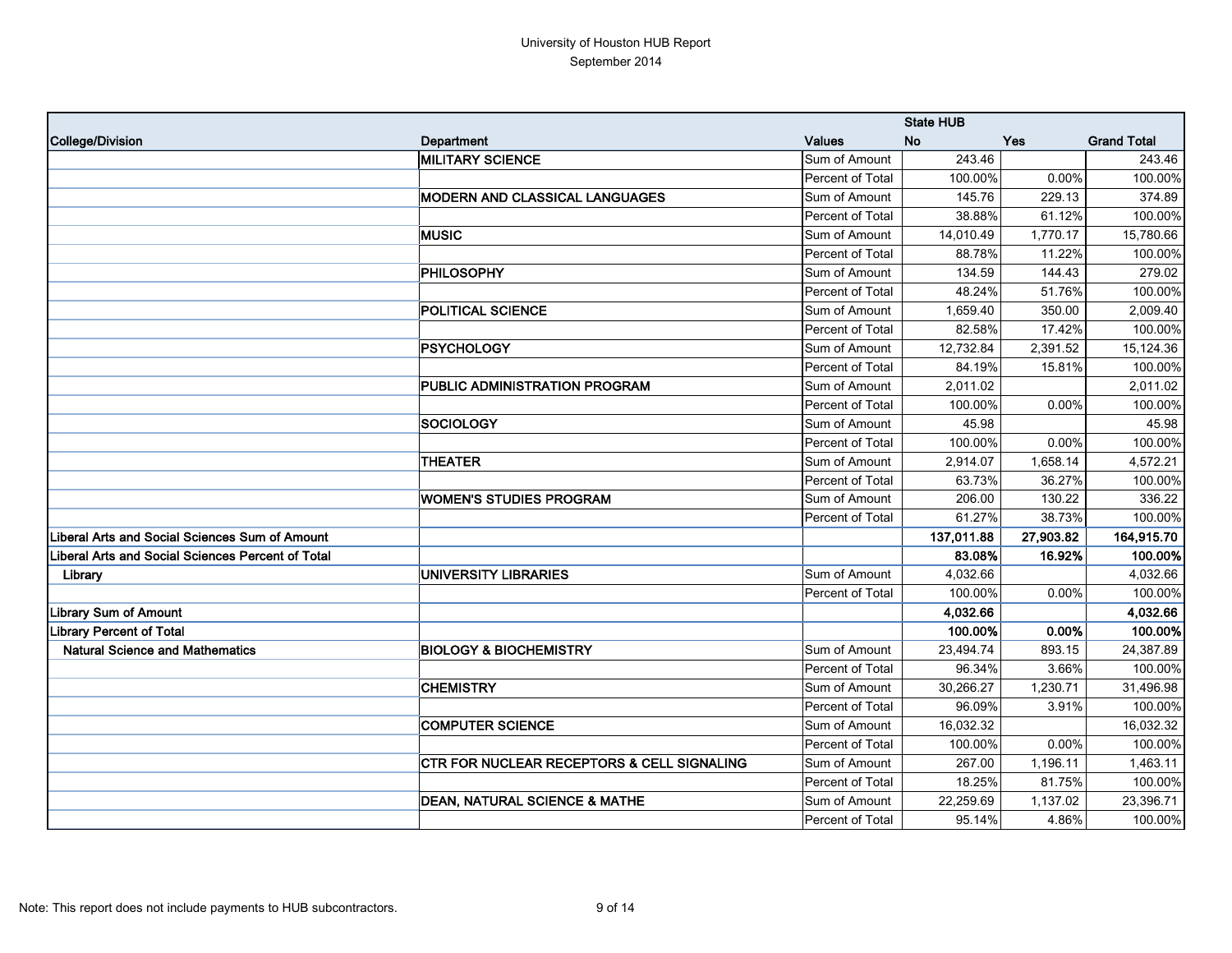|                                                  |                                            |                  | <b>State HUB</b> |            |                    |
|--------------------------------------------------|--------------------------------------------|------------------|------------------|------------|--------------------|
| College/Division                                 | Department                                 | <b>Values</b>    | <b>No</b>        | <b>Yes</b> | <b>Grand Total</b> |
|                                                  | <b>EARTH AND ATMOSPHERIC SCIENCES</b>      | Sum of Amount    | 13,104.37        |            | 13,104.37          |
|                                                  |                                            | Percent of Total | 100.00%          | 0.00%      | 100.00%            |
|                                                  | INST FOR CLIMATE/ATMOSPHERIC SCIENCE (CAS) | Sum of Amount    | 614.15           |            | 614.15             |
|                                                  |                                            | Percent of Total | 100.00%          | 0.00%      | 100.00%            |
|                                                  | <b>MATHEMATICS</b>                         | Sum of Amount    | 9,658.43         | 2,869.28   | 12,527.71          |
|                                                  |                                            | Percent of Total | 77.10%           | 22.90%     | 100.00%            |
|                                                  | <b>PHYSICS</b>                             | Sum of Amount    | 12,702.06        | 2,240.90   | 14,942.96          |
|                                                  |                                            | Percent of Total | 85.00%           | 15.00%     | 100.00%            |
| Natural Science and Mathematics Sum of Amount    |                                            |                  | 128,399.03       | 9,567.17   | 137,966.20         |
| Natural Science and Mathematics Percent of Total |                                            |                  | 93.07%           | 6.93%      | 100.00%            |
| Optometry                                        | <b>DEAN, OPTOMETRY</b>                     | Sum of Amount    | 12,993.06        | 228.26     | 13,221.32          |
|                                                  |                                            | Percent of Total | 98.27%           | 1.73%      | 100.00%            |
|                                                  | <b>OPT VISION SCIENCES</b>                 | Sum of Amount    | 42,337.97        | 154.82     | 42,492.79          |
|                                                  |                                            | Percent of Total | 99.64%           | 0.36%      | 100.00%            |
|                                                  | <b>OPTOMETRY CLINIC</b>                    | Sum of Amount    | 18,951.75        | 2,473.31   | 21,425.06          |
|                                                  |                                            | Percent of Total | 88.46%           | 11.54%     | 100.00%            |
| <b>Optometry Sum of Amount</b>                   |                                            |                  | 74,282.78        | 2,856.39   | 77,139.17          |
| <b>Optometry Percent of Total</b>                |                                            |                  | 96.30%           | 3.70%      | 100.00%            |
| Pharmacy                                         | <b>CLINICAL PHARMACY &amp; ADMINISTRA</b>  | Sum of Amount    | 46,403.92        | 2,356.21   | 48,760.13          |
|                                                  |                                            | Percent of Total | 95.17%           | 4.83%      | 100.00%            |
|                                                  | <b>DEAN, PHARMACY</b>                      | Sum of Amount    | 23,071.20        | 2,902.92   | 25,974.12          |
|                                                  |                                            | Percent of Total | 88.82%           | 11.18%     | 100.00%            |
|                                                  | <b>EXPERIENTIAL PROGRAMS</b>               | Sum of Amount    | 35.00            |            | 35.00              |
|                                                  |                                            | Percent of Total | 100.00%          | 0.00%      | 100.00%            |
|                                                  | PHAR HEALTH OUTCOMES & POLICY              | Sum of Amount    | 2,246.18         | 783.05     | 3,029.23           |
|                                                  |                                            | Percent of Total | 74.15%           | 25.85%     | 100.00%            |
|                                                  | PHARMACOLOGICAL & PHARMACEUTIC             | Sum of Amount    | 35,635.14        | 1,924.94   | 37,560.08          |
|                                                  |                                            | Percent of Total | 94.88%           | 5.12%      | 100.00%            |
|                                                  | <b>STUDENT SERVICES PHARMACY</b>           | Sum of Amount    | 6,983.43         | 147.03     | 7,130.46           |
|                                                  |                                            | Percent of Total | 97.94%           | 2.06%      | 100.00%            |
| <b>Pharmacy Sum of Amount</b>                    |                                            |                  | 114,374.87       | 8,114.15   | 122,489.02         |
| <b>Pharmacy Percent of Total</b>                 |                                            |                  | 93.38%           | 6.62%      | 100.00%            |
| Research                                         | <b>ANIMAL CARE OPERATIONS</b>              | Sum of Amount    | 1,413.65         | 1,767.10   | 3,180.75           |
|                                                  |                                            | Percent of Total | 44.44%           | 55.56%     | 100.00%            |
|                                                  | <b>BUSINESS OPERATIONS &amp; IT</b>        | Sum of Amount    | 4,044.26         |            | 4,044.26           |
|                                                  |                                            | Percent of Total | 100.00%          | $0.00\%$   | 100.00%            |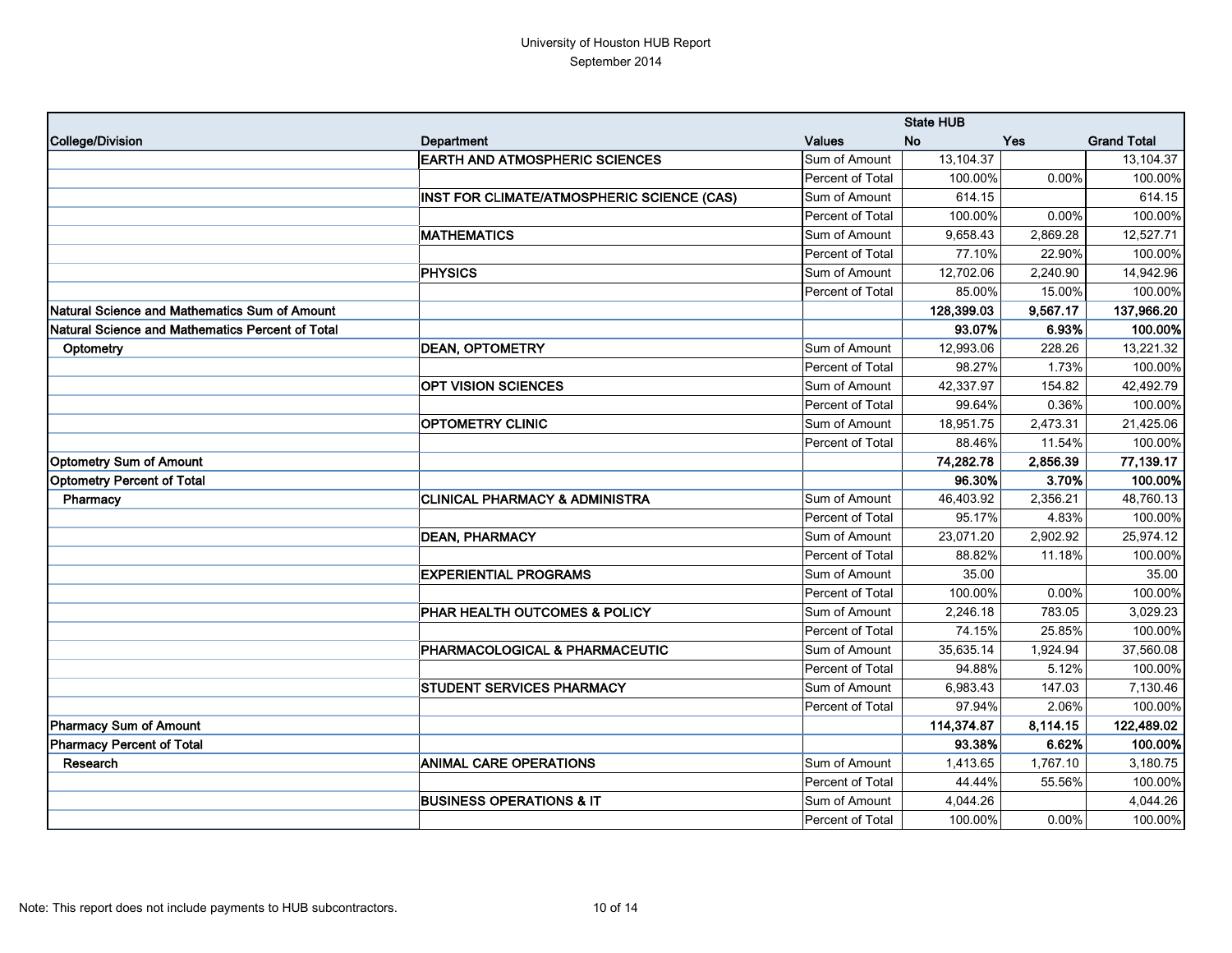|                                  |                                            |                  | <b>State HUB</b> |            |                    |
|----------------------------------|--------------------------------------------|------------------|------------------|------------|--------------------|
| College/Division                 | Department                                 | <b>Values</b>    | <b>No</b>        | <b>Yes</b> | <b>Grand Total</b> |
| Research                         | CENTER FOR ADVANCED COMPUTING & DATA SYS   | Sum of Amount    | 3,455.95         | 330.22     | 3,786.17           |
|                                  |                                            | Percent of Total | 91.28%           | 8.72%      | 100.00%            |
|                                  | <b>DIV OF RESEARCH BUSINESS OPERATIONS</b> | Sum of Amount    |                  | 78.99      | 78.99              |
|                                  |                                            | Percent of Total | 0.00%            | 100.00%    | 100.00%            |
|                                  | <b>GRANTS AND CONTRACTS</b>                | Sum of Amount    | 92.08            |            | 92.08              |
|                                  |                                            | Percent of Total | 100.00%          | 0.00%      | 100.00%            |
|                                  | <b>RESEARCH</b>                            | Sum of Amount    | 15,458.03        |            | 15,458.03          |
|                                  |                                            | Percent of Total | 100.00%          | 0.00%      | 100.00%            |
|                                  | RESEARCH POLICIES/COMPLIANCE/COMMITTEES    | Sum of Amount    | 309.40           |            | 309.40             |
|                                  |                                            | Percent of Total | 100.00%          | 0.00%      | 100.00%            |
|                                  | <b>TIMES</b>                               | Sum of Amount    | 11,452.64        | 3,471.26   | 14,923.90          |
|                                  |                                            | Percent of Total | 76.74%           | 23.26%     | 100.00%            |
|                                  | TX CTR SUPERCONDUCTIVITY AT UH             | Sum of Amount    | 210.11           |            | 210.11             |
|                                  |                                            | Percent of Total | 100.00%          | 0.00%      | 100.00%            |
|                                  | TX OBESITY RESEARCH CENTER                 | Sum of Amount    | 684.96           | 5,060.05   | 5,745.01           |
|                                  |                                            | Percent of Total | 11.92%           | 88.08%     | 100.00%            |
|                                  | UH SEQUENCING CORE FACILITY                | Sum of Amount    |                  | 78.99      | 78.99              |
|                                  |                                            | Percent of Total | 0.00%            | 100.00%    | 100.00%            |
| <b>Research Sum of Amount</b>    |                                            |                  | 37,121.08        | 10,786.61  | 47,907.69          |
| <b>Research Percent of Total</b> |                                            |                  | 77.48%           | 22.52%     | 100.00%            |
| <b>Student Affairs</b>           | <b>ADMISSIONS</b>                          | Sum of Amount    | 537.61           | 346.94     | 884.55             |
|                                  |                                            | Percent of Total | 60.78%           | 39.22%     | 100.00%            |
|                                  | <b>CAMPUS RECREATION</b>                   | Sum of Amount    | 11,902.68        |            | 11,902.68          |
|                                  |                                            | Percent of Total | 100.00%          | 0.00%      | 100.00%            |
|                                  | CENTER FOR STUDENT INVOLVEMENT             | Sum of Amount    | 15, 144. 14      | 4,093.68   | 19,237.82          |
|                                  |                                            | Percent of Total | 78.72%           | 21.28%     | 100.00%            |
|                                  | <b>CENTER FOR STUDENT MEDIA</b>            | Sum of Amount    | 9,666.25         | 284.73     | 9,950.98           |
|                                  |                                            | Percent of Total | 97.14%           | 2.86%      | 100.00%            |
|                                  | <b>CHILDREN'S LEARNING CENTER</b>          | Sum of Amount    | 1,315.14         |            | 1,315.14           |
|                                  |                                            | Percent of Total | 100.00%          | 0.00%      | 100.00%            |
|                                  | <b>CNTR FOR DIVERSITY &amp; INCLUSION</b>  | Sum of Amount    | 275.00           | 813.46     | 1,088.46           |
|                                  |                                            | Percent of Total | 25.27%           | 74.73%     | 100.00%            |
|                                  | <b>COUNSELING AND PSYCH SVCS</b>           | Sum of Amount    | 2,944.98         | 1,381.09   | 4,326.07           |
|                                  |                                            | Percent of Total | 68.08%           | 31.92%     | 100.00%            |
|                                  | <b>CTR FOR LEADERSHIP &amp; FSL</b>        | Sum of Amount    | 1,593.95         | 385.96     | 1,979.91           |
|                                  |                                            | Percent of Total | 80.51%           | 19.49%     | 100.00%            |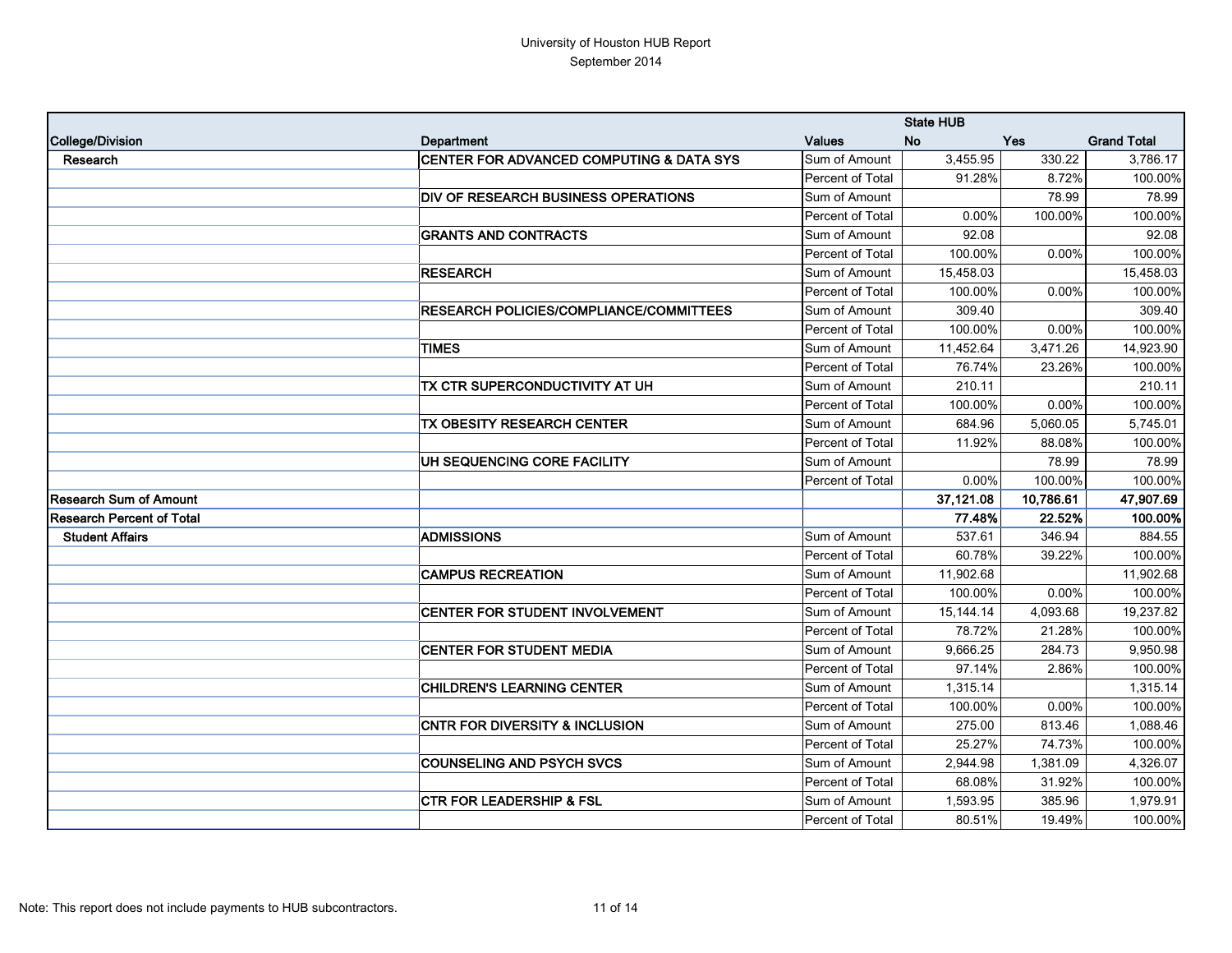|                                         |                                       |                  | <b>State HUB</b> |            |                    |
|-----------------------------------------|---------------------------------------|------------------|------------------|------------|--------------------|
| College/Division                        | Department                            | <b>Values</b>    | <b>No</b>        | <b>Yes</b> | <b>Grand Total</b> |
|                                         | <b>DEAN OF STUDENTS</b>               | Sum of Amount    | 3,857.73         | 2,595.32   | 6,453.05           |
|                                         |                                       | Percent of Total | 59.78%           | 40.22%     | 100.00%            |
|                                         | <b>ENROLLMENT MANAGEMENT SERVICES</b> | Sum of Amount    | 150.90           |            | 150.90             |
|                                         |                                       | Percent of Total | 100.00%          | 0.00%      | 100.00%            |
|                                         | <b>ENROLLMENT MGMT PROD SUPPORT</b>   | Sum of Amount    | 17.98            | 64.64      | 82.62              |
|                                         |                                       | Percent of Total | 21.76%           | 78.24%     | 100.00%            |
|                                         | <b>LGBT RESOURCE CENTER</b>           | Sum of Amount    | 93.67            |            | 93.67              |
|                                         |                                       | Percent of Total | 100.00%          | 0.00%      | 100.00%            |
|                                         | OFFICE OF THE UNIVERSITY REGISTRAR    | Sum of Amount    | 12,645.30        | 110.00     | 12,755.30          |
|                                         |                                       | Percent of Total | 99.14%           | 0.86%      | 100.00%            |
|                                         | <b>RELIGION CENTER</b>                | Sum of Amount    | 206.40           | 43.32      | 249.72             |
|                                         |                                       | Percent of Total | 82.65%           | 17.35%     | 100.00%            |
|                                         | <b>STUDENT AFFAIRS</b>                | Sum of Amount    | 9,105.09         | 1,791.38   | 10,896.47          |
|                                         |                                       | Percent of Total | 83.56%           | 16.44%     | 100.00%            |
|                                         | <b>STUDENT AFFAIRS IT SERVICES</b>    | Sum of Amount    | 3,568.44         | 431.96     | 4,000.40           |
|                                         |                                       | Percent of Total | 89.20%           | 10.80%     | 100.00%            |
|                                         | <b>STUDENT HEALTH CENTER</b>          | Sum of Amount    | 914.18           |            | 914.18             |
|                                         |                                       | Percent of Total | 100.00%          | 0.00%      | 100.00%            |
|                                         | STUDENT HOUSING - RESID LIFE (PH)     | Sum of Amount    | 7,262.10         | 11,543.35  | 18,805.45          |
|                                         |                                       | Percent of Total | 38.62%           | 61.38%     | 100.00%            |
|                                         | UNIVERSITY CAREER SERVICES            | Sum of Amount    | 136.12           | 76.99      | 213.11             |
|                                         |                                       | Percent of Total | 63.87%           | 36.13%     | 100.00%            |
|                                         | <b>UNIVERSITY CENTER</b>              | Sum of Amount    | 34,272.09        | 314.97     | 34,587.06          |
|                                         |                                       | Percent of Total | 99.09%           | 0.91%      | 100.00%            |
|                                         | <b>VETERAN SERVICES</b>               | Sum of Amount    | 1,500.44         | 9.54       | 1,509.98           |
|                                         |                                       | Percent of Total | 99.37%           | 0.63%      | 100.00%            |
|                                         | <b>WELLNESS CENTER</b>                | Sum of Amount    |                  | 328.31     | 328.31             |
|                                         |                                       | Percent of Total | 0.00%            | 100.00%    | 100.00%            |
|                                         | <b>WOMEN'S RESOURCE CENTER</b>        | Sum of Amount    | 1,050.00         | 388.00     | 1,438.00           |
|                                         |                                       | Percent of Total | 73.02%           | 26.98%     | 100.00%            |
| <b>Student Affairs Sum of Amount</b>    |                                       |                  | 118,160.19       | 25,003.64  | 143,163.83         |
| <b>Student Affairs Percent of Total</b> |                                       |                  | 82.53%           | 17.47%     | 100.00%            |
| Technology                              | <b>CENTER FOR FUTURE OF HEALTH</b>    | Sum of Amount    | 100.00           |            | 100.00             |
|                                         |                                       | Percent of Total | 100.00%          | 0.00%      | 100.00%            |
|                                         | CENTER FOR TECHNOLOGY LITERACY        | Sum of Amount    | 4,929.76         |            | 4,929.76           |
|                                         |                                       | Percent of Total | 100.00%          | $0.00\%$   | 100.00%            |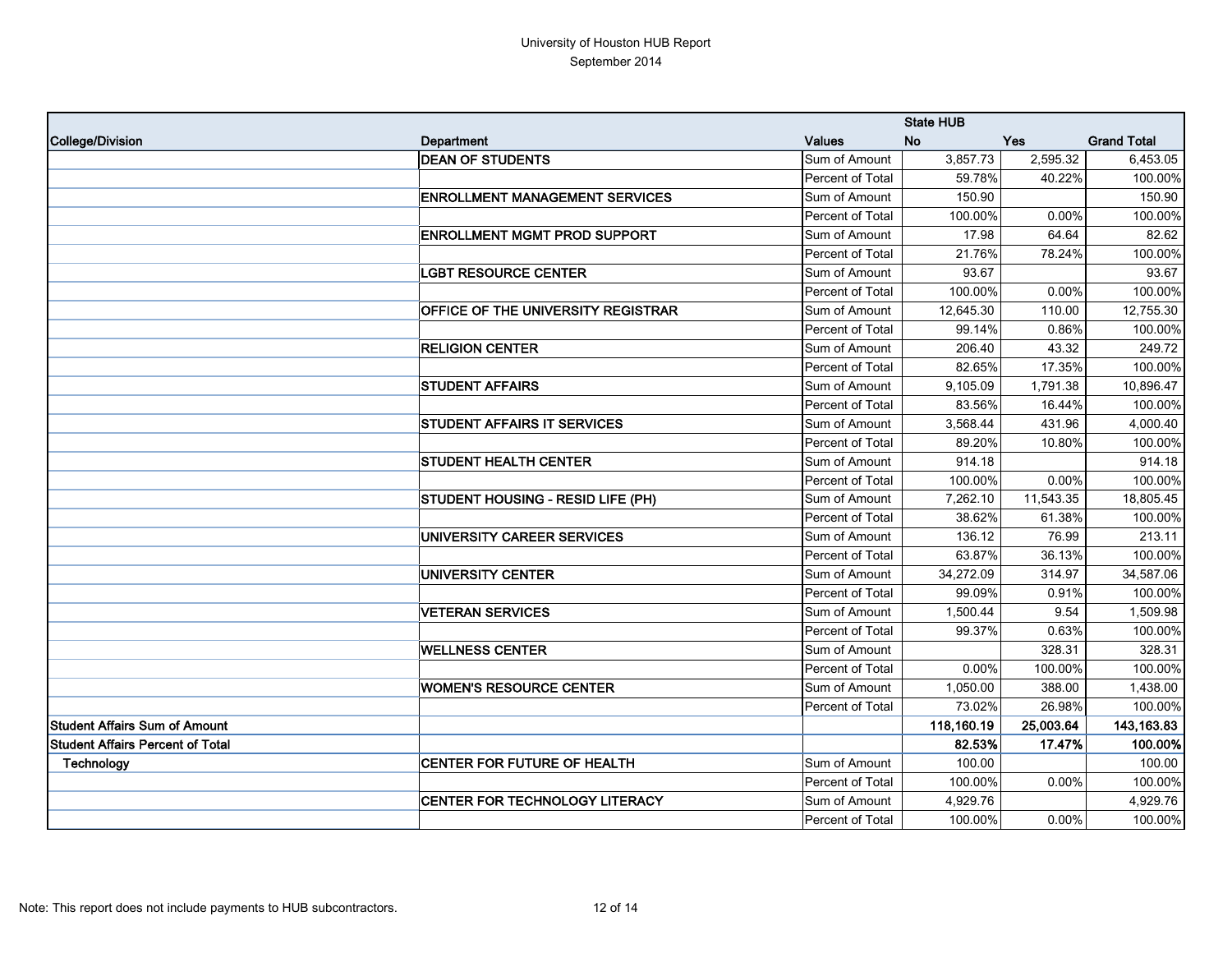|                                                    |                                            | <b>State HUB</b> |           |          |                    |
|----------------------------------------------------|--------------------------------------------|------------------|-----------|----------|--------------------|
| College/Division                                   | Department                                 | <b>Values</b>    | <b>No</b> | Yes      | <b>Grand Total</b> |
| Technology                                         | <b>CONSTRUCTION MANAGEMENT</b>             | Sum of Amount    | 2,893.90  | 1,381.98 | 4,275.88           |
|                                                    |                                            | Percent of Total | 67.68%    | 32.32%   | 100.00%            |
|                                                    | CTR FOR INFO SCRTY, RES & EDU              | Sum of Amount    | 62.68     |          | 62.68              |
|                                                    |                                            | Percent of Total | 100.00%   | 0.00%    | 100.00%            |
|                                                    | <b>DEAN, TECHNOLOGY</b>                    | Sum of Amount    | 2,595.08  | 602.65   | 3,197.73           |
|                                                    |                                            | Percent of Total | 81.15%    | 18.85%   | 100.00%            |
|                                                    | <b>ENGINEERING TECHNOLOGY</b>              | Sum of Amount    | 3,134.19  | 187.98   | 3,322.17           |
|                                                    |                                            | Percent of Total | 94.34%    | 5.66%    | 100.00%            |
|                                                    | HUMAN DEVELOP AND CONSUMER SCI             | Sum of Amount    | 1,058.75  | 470.31   | 1,529.06           |
|                                                    |                                            | Percent of Total | 69.24%    | 30.76%   | 100.00%            |
|                                                    | <b>INFORMATION &amp; LOGISTICS TECH</b>    | Sum of Amount    | 2,372.61  |          | 2,372.61           |
|                                                    |                                            | Percent of Total | 100.00%   | 0.00%    | 100.00%            |
|                                                    | TX MANUFACTURING ASSISTANCE CTR (TMAC)     | Sum of Amount    |           | 107.78   | 107.78             |
|                                                    |                                            | Percent of Total | 0.00%     | 100.00%  | 100.00%            |
| <b>Technology Sum of Amount</b>                    |                                            |                  | 17,146.97 | 2,750.70 | 19,897.67          |
| <b>Technology Percent of Total</b>                 |                                            |                  | 86.18%    | 13.82%   | 100.00%            |
| Univ Marketing, Comm, & Media Rel                  | MARKETING-UNIV MARKETING, COMM & MEDIA REL | Sum of Amount    | 395.44    | 196.57   | 592.01             |
|                                                    |                                            | Percent of Total | 66.80%    | 33.20%   | 100.00%            |
|                                                    | UNIVERSITY COMMUNICATIONS                  | Sum of Amount    | 33.72     |          | 33.72              |
|                                                    |                                            | Percent of Total | 100.00%   | 0.00%    | 100.00%            |
|                                                    | VP UNIV MKTG, COMM & MEDIA REL             | Sum of Amount    | 1,561.28  |          | 1,561.28           |
|                                                    |                                            | Percent of Total | 100.00%   | 0.00%    | 100.00%            |
| Univ Marketing, Comm, & Media Rel Sum of Amount    |                                            |                  | 1,990.44  | 196.57   | 2,187.01           |
| Univ Marketing, Comm, & Media Rel Percent of Total |                                            |                  | 91.01%    | 8.99%    | 100.00%            |
| <b>University Advancement</b>                      | <b>ALUMNI RELATIONS</b>                    | Sum of Amount    | 5,485.31  | 585.31   | 6,070.62           |
|                                                    |                                            | Percent of Total | 90.36%    | 9.64%    | 100.00%            |
|                                                    | <b>DEVELOPMENT</b>                         | Sum of Amount    | 981.62    | 1,865.43 | 2,847.05           |
|                                                    |                                            | Percent of Total | 34.48%    | 65.52%   | 100.00%            |
|                                                    | <b>PLANNED GIVING</b>                      | Sum of Amount    | 967.96    |          | 967.96             |
|                                                    |                                            | Percent of Total | 100.00%   | 0.00%    | 100.00%            |
|                                                    | UNIVERSITY ADVANCEMENT                     | Sum of Amount    | 1,035.89  | 64.30    | 1,100.19           |
|                                                    |                                            | Percent of Total | 94.16%    | 5.84%    | 100.00%            |
|                                                    | UNIVERSITY ADVANCEMENT SUPPORT             | Sum of Amount    | 4,793.83  |          | 4,793.83           |
|                                                    |                                            | Percent of Total | 100.00%   | 0.00%    | 100.00%            |
| <b>University Advancement Sum of Amount</b>        |                                            |                  | 13,264.61 | 2,515.04 | 15,779.65          |
| <b>University Advancement Percent of Total</b>     |                                            |                  | 84.06%    | 15.94%   | 100.00%            |